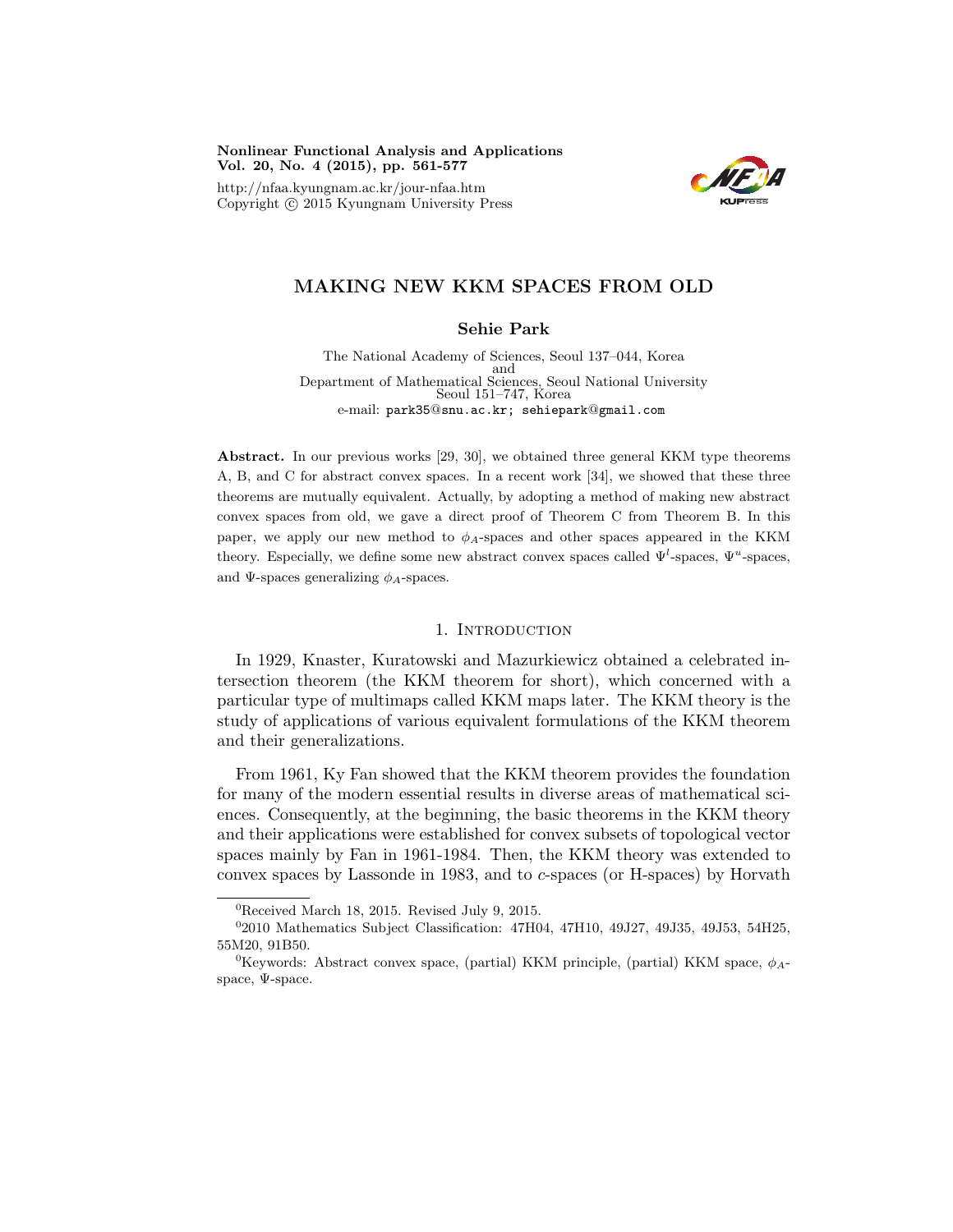in 1983-1993 and others. Since 1993 the theory is extended to generalized convex (G-convex) spaces in a sequence of articles of the present author and others; see [12].

While G-convex spaces were investigated by a large number of authors, the concept has been challenged by several authors who aimed to obtain more general concepts. In fact, a number of modifications or imitations of G-convex spaces followed. It is known in 2007-2009 [20-26] that all of such spaces belong to the class of  $\phi_A$ -spaces. Furthermore, since 2006, all of the above mentioned classes of spaces are unified to that of abstract convex spaces [15, 22, 27], and the KKM theory tends to the research of such new spaces.

In our previous works [29, 30], we obtained three general KKM type theorems A, B, and C for abstract convex spaces. In a recent work [34], we showed that these three theorems are mutually equivalent. Actually, by adopting a method of making new abstract convex spaces from old, we gave a direct proof of Theorem C from Theorem B. In the present article, we apply our new method to  $\phi_A$ -spaces and other spaces appeared in the KKM theory. Moreover, we obtain generalizations of  $\phi_A$ -spaces. In fact, we define some new abstract convex spaces called  $\Psi^l$ -spaces,  $\Psi^u$ -spaces, and  $\Psi$ -spaces.

In Section 2, the basic concepts on our abstract convex spaces are given as a preliminary. Section 3 concerns with the standard forms of our general KKM type theorems and the method of making new KKM spaces from old. In Section 4, we recall that  $\phi_A$ -spaces are KKM spaces. Section 5 concerns with generalizations of  $\phi_A$ -spaces. In fact, we define new abstract convex spaces called  $\Psi^l$ -spaces,  $\Psi^u$ -spaces, and  $\Psi$ -spaces (which are KKM spaces). In Section 6, several variants of Ψ-spaces previously due to other authors are introduced. Finally, in Section 7, some historical remarks are added.

### 2. Abstract convex spaces and the KKM spaces

A multimap  $F : X \to Y$  is a function  $F : X \to 2^Y$  to the power set of Y and  $F^-: Y \multimap X$  is defined by  $F^-(y) := \{x \in X : y \in F(x)\}$  for  $y \in Y$ . Multimaps are also simply called maps. Let  $\langle D \rangle$  denote the set of all nonempty finite subsets of a set D.

The following is the original Knaster-Kuratowski-Mazurkiewicz theorem and its open valued version:

**Theorem** (KKM). Let  $F_i$  ( $0 \le i \le n$ ) be  $n+1$  closed [resp. open] subsets of an *n*-simplex  $v_0v_1 \cdots v_n$ . If the inclusion relation  $v_{i_0}v_{i_1} \cdots v_{i_k} \subset F_{i_0} \cup F_{i_1} \cup \cdots \cup F_{i_k}$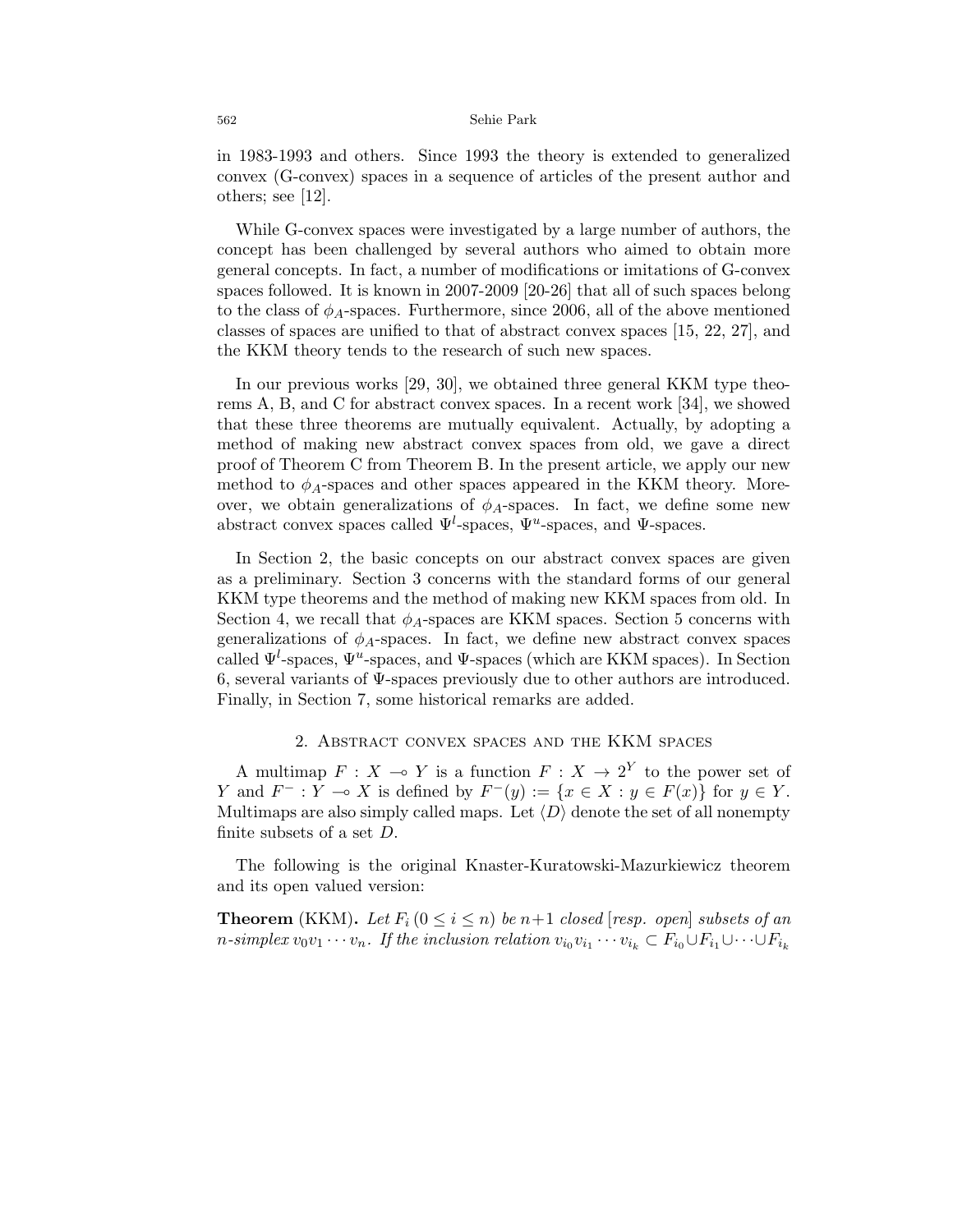holds for all faces  $v_{i_0}v_{i_1}\cdots v_{i_k}$   $(0 \le k \le n, 0 \le i_0 < i_1 < \cdots < i_k \le n)$ , then  $\bigcap_{i=0}^n \overline{F}_i \neq \emptyset$ .

Recall the following in [15, 22, 27] and others:

**Definition 2.1.** Let E be a topological space, D a nonempty set, and  $\Gamma$ :  $\langle D \rangle \to E$  a multimap with nonempty values  $\Gamma_A := \Gamma(A)$  for  $A \in \langle D \rangle$ . The triple  $(E, D; \Gamma)$  is called an *abstract convex space* whenever the Γ-*convex hull* of any  $D' \subset D$  is denoted and defined by

$$
\mathrm{co}_{\Gamma}D':=\bigcup\{\Gamma_A:A\in\langle D'\rangle\}\subset E.
$$

A subset X of E is called a  $\Gamma$ -convex subset of  $(E, D; \Gamma)$  relative to some  $D' \subset D$  if for any  $N \in \langle D' \rangle$ , we have  $\Gamma_N \subset X$ , that is,  $\text{co}_{\Gamma} D' \subset X$ .

When  $D \subset E$ , a subset X of E is said to be Γ-convex if  $\text{co}_{\Gamma}(X \cap D) \subset X$ ; in other words, X is Γ-convex relative to  $D' := X \cap D$ .

In case  $E = D$ , let  $(E; \Gamma) := (E, E; \Gamma)$ .

If E is compact, then  $(E, D; \Gamma)$  is called a *compact* abstract convex space.

Example 2.2. The following are typical examples of abstract convex spaces. Others can be seen in [27] and the references therein.

(1) A convex space  $(X, D) = (X, D; \Gamma)$  is a triple where X is a subset of a vector space,  $D \subset X$  such that co  $D \subset X$ , and each  $\Gamma_A$  is the convex hull of  $A \in \langle D \rangle$  equipped with the Euclidean topology. This concept generalizes the one due to Lassonde for  $X = D$ .

(2) A generalized convex space or a G-convex space  $(X, D; \Gamma)$  due to Park is an abstract convex space such that for each  $A \in \langle D \rangle$  with the cardinality  $|A| = n + 1$ , there exists a continuous function  $\phi_A : \Delta_n \to \Gamma(A)$  such that  $J \in \langle A \rangle$  implies  $\phi_A(\Delta_J) \subset \Gamma(J)$ , where  $\Delta_J$  is the face of  $\Delta_n$  corresponding to  $J \in \langle A \rangle$ .

**Definition 2.3.** Let  $(E, D; \Gamma)$  be an abstract convex space. If a map  $G: D \rightarrow$  $E$  satisfies

$$
\Gamma_A \subset G(A) := \bigcup_{y \in A} G(y) \quad \text{for all } A \in \langle D \rangle,
$$

then  $G$  is called a KKM map.

**Definition 2.4.** Let  $(E, D; \Gamma)$  be an abstract convex space and Z a topological space. For a multimap  $F : E \multimap Z$  with nonempty values, if a multimap  $G : D \longrightarrow Z$  satisfies

$$
F(\Gamma_A) \subset G(A) := \bigcup_{y \in A} G(y) \quad \text{for all } A \in \langle D \rangle,
$$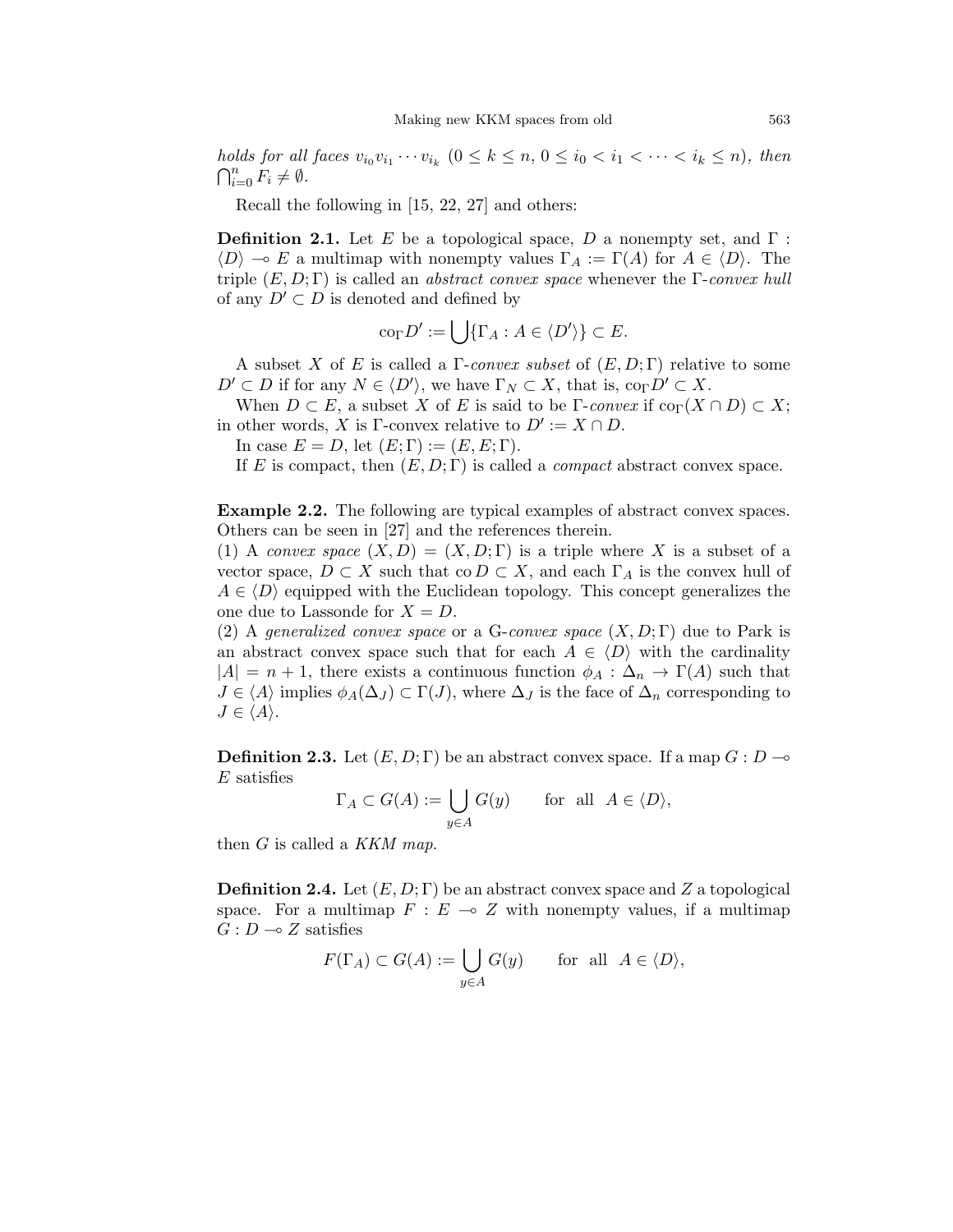then G is called a KKM map with respect to F. A KKM map  $G: D \to E$  is a KKM map with respect to the identity map  $1<sub>E</sub>$ .

A multimap  $F : E \multimap Z$  is called a  $\Re \mathfrak{C}$ -map [resp. a  $\Re \mathfrak{D}$ -map] if, for any closed-valued [resp. open-valued] KKM map  $G: D \to Z$  with respect to F, the family  ${G(y)}_{y\in D}$  has the finite intersection property. In this case, we denote  $F \in \mathfrak{RC}(E, D, Z)$  [resp.  $F \in \mathfrak{RO}(E, D, Z)$ ].

We have plenty of examples of  $\mathcal{RC}\text{-maps}$  and  $\mathcal{RD}\text{-maps}$ , see [16-18, 33].

Definition 2.5. The *partial KKM principle* for an abstract convex space  $(E, D; \Gamma)$  is the statement  $1_E \in \mathfrak{RC}(E, D, E)$ ; that is, for any closed-valued KKM map  $G: D \to E$ , the family  ${G(y)}_{y\in D}$  has the finite intersection property. The KKM principle is the statement  $1_E \in \mathfrak{RC}(E,D,E) \cap \mathfrak{RO}(E,D,E);$ that is, the same property also holds for any open-valued KKM map.

An abstract convex space is called a *(partial) KKM space* if it satisfies the (partial) KKM principle, respectively.

Example 2.6. (1) Known examples of KKM spaces are given in [27]. Recently, Kulpa and Szymanski [4] found some partial KKM spaces which are not KKM spaces.

(2) Let  $E = \{0, 1\}$  with the discrete topology,  $D = \mathbb{R}$  the set of real numbers, and  $\Gamma : \langle D \rangle \to E$  is defined by  $\Gamma(A) = \{0\}$  for  $A \subset \mathbb{Q}$  the set of rational numbers,  $\Gamma(A) = \{1\}$  for  $A \subset \mathbb{R} \setminus \mathbb{Q}$ , and  $\Gamma(A) = E$  for other cases.

Let  $G : D \multimap E$  be defined by  $G(x) = \{0\}$  if  $x \in \mathbb{Q}$  and  $G(x) = \{1\}$  if  $x \in \mathbb{R} \setminus \mathbb{Q}$ . Then G is a KKM map, but  $(E, D; \Gamma)$  is not a (partial) KKM space.

We had the following diagram for triples  $(E, D; \Gamma)$ :

Simplex  $\implies$  Convex subset of a t.v.s.  $\implies$  Lassonde type convex space  $\implies$  H-space  $\implies$  G-convex space  $\implies \phi_A$ -space  $\implies$  KKM space  $\Rightarrow$  Partial KKM space  $\Rightarrow$  Abstract convex space.

3. New KKM spaces from old

In this section we introduce a method of making new KKM spaces from old.

In [29, 30], we gave standard forms of the general KKM type theorems as follows:

**Theorem A.** Let  $(E, D; \Gamma)$  be an abstract convex space, the identity map  $1_E \in \mathfrak{RC}(E, D, E)$  [resp.  $1_E \in \mathfrak{RO}(E, D, E)$ ], and  $G : D \multimap E$  a multimap satisfying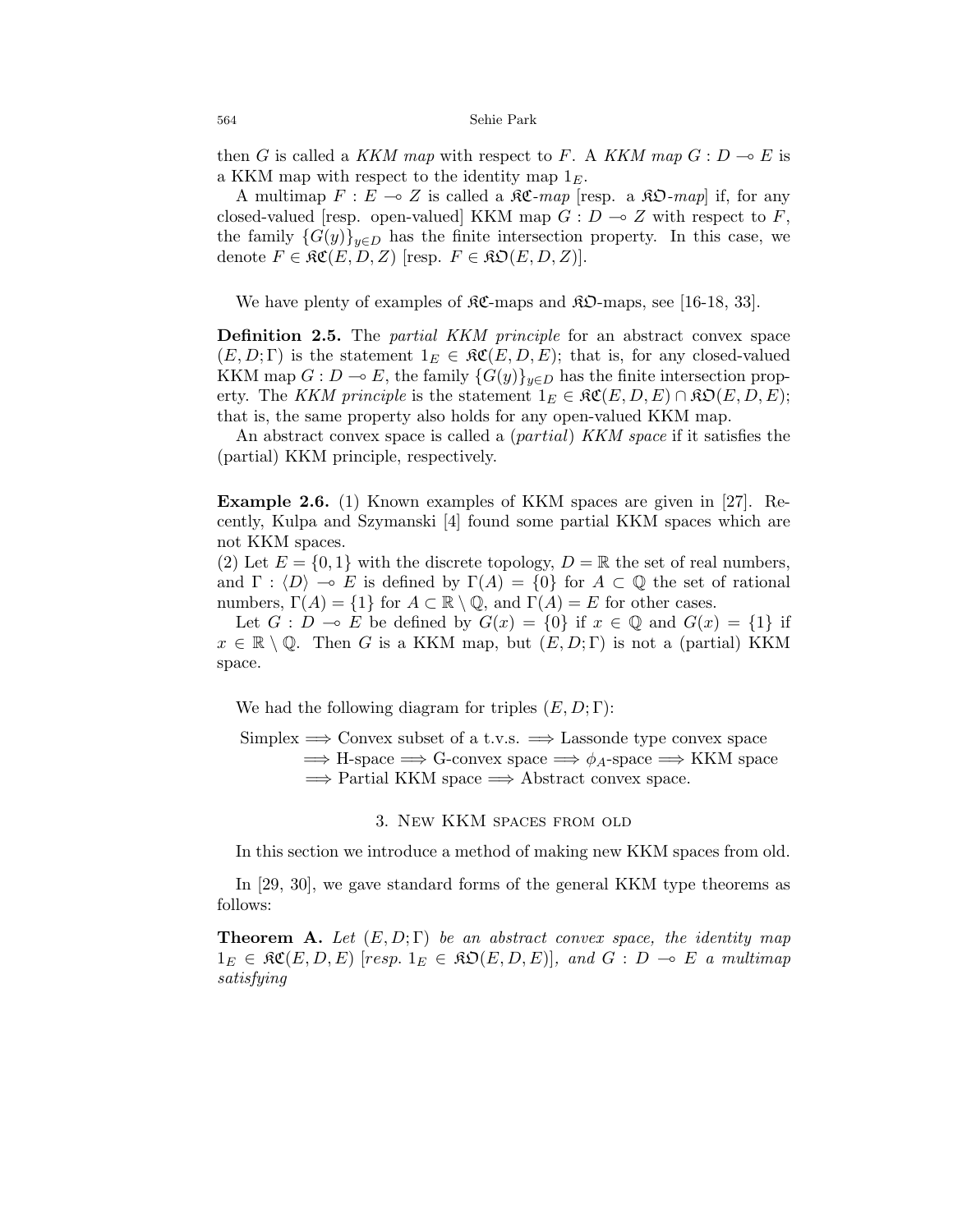(1) G has closed [resp. open] values; and (2)  $\Gamma_N \subset G(N)$  for any  $N \in \langle D \rangle$  (that is, G is a KKM map). Then  $\{G(y)\}_{y\in D}$  has the finite intersection property.

Further, if  $\bigcap_{y\in M} G(y)$  is compact for some  $M \in \langle D \rangle$ , then we have

$$
\bigcap_{y \in D} \overline{G(y)} \neq \emptyset.
$$

Recall that Theorem A is a simple consequence of the definitions of the partial KKM principle or the KKM principle.

Consider the following related four conditions for a map  $G: D \to Z$  with a topological space Z:

- (a)  $\bigcap_{y\in D} G(y) \neq \emptyset$  implies  $\bigcap_{y\in D} G(y) \neq \emptyset$ .
- (b)  $\bigcap_{y\in D} G(y) = \bigcap_{y\in D} G(y)$  (G is intersectionally closed-valued).
- (c)  $\bigcap_{y\in D} G(y) = \bigcap_{y\in D} G(y)$  (G is transfer closed-valued).
- (d)  $G$  is closed-valued.

From the partial KKM principle we have a whole intersection property of the Fan type as follows:

**Theorem B.** Let  $(E, D; \Gamma)$  be a partial KKM space [that is,  $1_E \in \mathfrak{RC}(E, D, E)$ ] and  $G: D \multimap E$  a map such that

- (1)  $\overline{G}$  is a KKM map [that is,  $\Gamma_A \subset \overline{G}(A)$  for all  $A \in \langle D \rangle$ ]; and
- (2) there exists a nonempty compact subset  $K$  of  $E$  such that either (i)  $\bigcap \{G(y) \mid y \in M\} \subset K$  for some  $M \in \langle D \rangle$ ; or
	- (ii) for each  $N \in \langle D \rangle$ , there exists a compact Γ-convex subset  $L_N$  of E relative to some  $D' \subset D$  such that  $N \subset D'$  and

$$
\overline{L_N} \cap \bigcap_{y \in D'} \overline{G(y)} \subset K.
$$

Then we have  $K \cap \bigcap_{y \in D} G(y) \neq \emptyset$ . Furthermore,

- (a) if G is transfer closed-valued, then  $K \cap \bigcap \{G(y) \mid y \in D\} \neq \emptyset$ ;
- (β) if G is intersectionally closed-valued, then  $\bigcap \{G(y) \mid y \in D\} \neq \emptyset$ .

Recall that conditions (i) and (ii) in Theorem B are usually called the compactness conditions or the coercivity conditions, and (ii) has numerous variations or particular forms appeared in a very large number of literature. Note that Theorem B can be easily deduced from the compact case of Theorem A; see [29, 30].

The following are recently given in [34].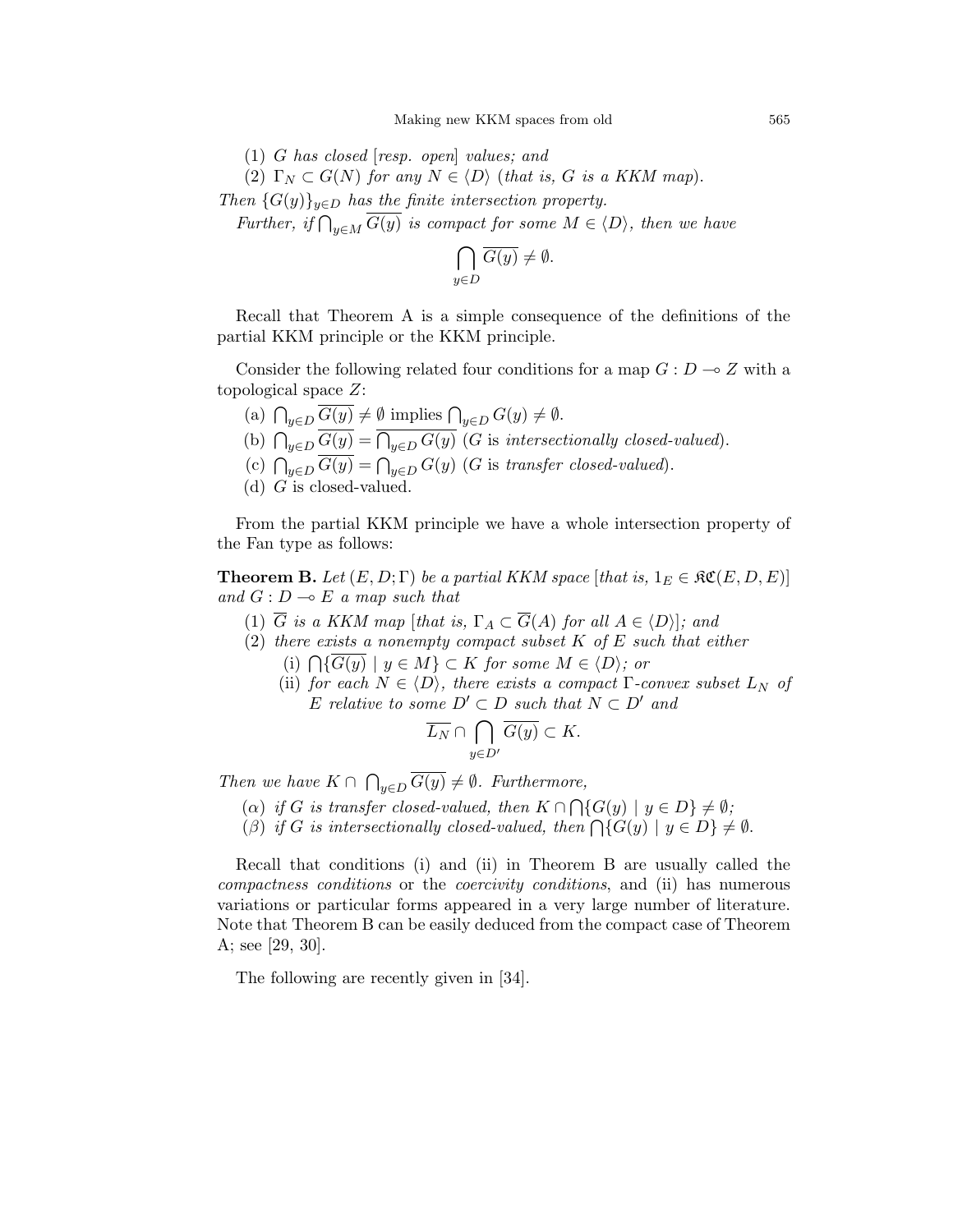**Definition 3.1.** Let  $(E, D; \Gamma)$  be an abstract convex space, Z a topological space, and  $F : E \multimap Z$  a map. Let  $\Lambda_A := F(\Gamma_A)$  for each  $A \in \langle D \rangle$ . Then  $(Z, D; \Lambda)$  is called the *abstract convex space induced by F*.

Let  $Y \subset Z$  and  $D' \subset D$  such that  $\Lambda_B \subset Y$  for each  $B \in \langle D' \rangle$ . Then Y is called a  $\Lambda$ -convex subset of Z relative to D', and  $(Y, D'; \Lambda')$  a subspace of  $(Z, D; \Lambda)$  whenever  $\Lambda' = \Lambda|_{\langle D' \rangle}$ .

**Proposition 3.2.** A KKM map  $G : D \multimap Z$  on an abstract convex space  $(E, D; \Gamma)$  with respect to  $F : E \multimap Z$  is simply a KKM map on the corresponding abstract convex space  $(Z, D; \Lambda)$  induced by F.

*Proof.* Simply note that  $\Lambda_A := F(\Gamma_A) \subset G(A)$  for each  $A \in \langle D \rangle$ .

**Proposition 3.3.** For an abstract convex space  $(E, D; \Gamma)$ , the corresponding abstract convex space  $(Z, D; \Lambda)$  induced by  $F : E \to Z$  is a partial KKM space if and only if  $F \in \mathfrak{RC}(E, D, Z)$ .

The abstract convex space  $(Z, D; \Lambda)$  induced by  $F : E \to Z$  is a KKM space if and only if  $F \in \mathfrak{RC}(E, D, Z) \cap \mathfrak{RO}(E, D, Z)$ .

*Proof.*  $(Z, D; \Lambda)$  is a partial KKM space

 $\iff$  For every closed-valued KKM map  $G: D \to Z$  (that is,  $\Lambda_A = F(\Gamma_A) \subset$  $G(A)$  for each  $A \in \langle D \rangle$ , it has the finite intersection property of map-values.  $\iff$  For every closed-valued KKM map  $G : D \to Z$  with respect to F, it has the finite intersection property of map-values.  $\Longleftrightarrow$   $F \in \mathfrak{RC}(E, D, Z).$ 

Similarly, for an open-valued KKM map  $G : D \multimap Z$ , it has the finite intersection property of map-values  $\iff$   $F \in \mathfrak{RO}(E, D, Z)$ .

### 4. On  $\phi_A$ -spaces: Revisited

From 2007, the following became one of the main themes of the KKM theory [20-25]:

**Definition 4.1.** A space having a family  $\{\phi_A\}_{A\in\{D\}}$  or simply a  $\phi_A$ -space

$$
(X, D; {\phi_A}_{A \in \langle D \rangle})
$$
 or simply  $(X, D; \phi_A)$ 

consists of a topological space  $X$ , a nonempty set  $D$ , and a family of continuous functions  $\phi_A : \Delta_n \to X$  (that is, singular *n*-simplices) for  $A \in \langle D \rangle$  with the cardinality  $|A| = n+1$ . For a  $\phi_A$ -space  $(X, D; \phi_A)$ , a subset C of X is said to be  $\phi_A$ -convex relative to  $D' \subset D$  if for each  $A \in \langle D' \rangle$ , we have  $\phi_A(\Delta_{|A|-1}) \subset C$ .

Every  $\phi_A$ -space  $(X; D; \phi_A)$  with  $\Gamma_A := \phi_A(\Delta_n)$  for  $A \in \langle D \rangle$  with  $|A| = n+1$ is a KKM space which is not G-convex in general.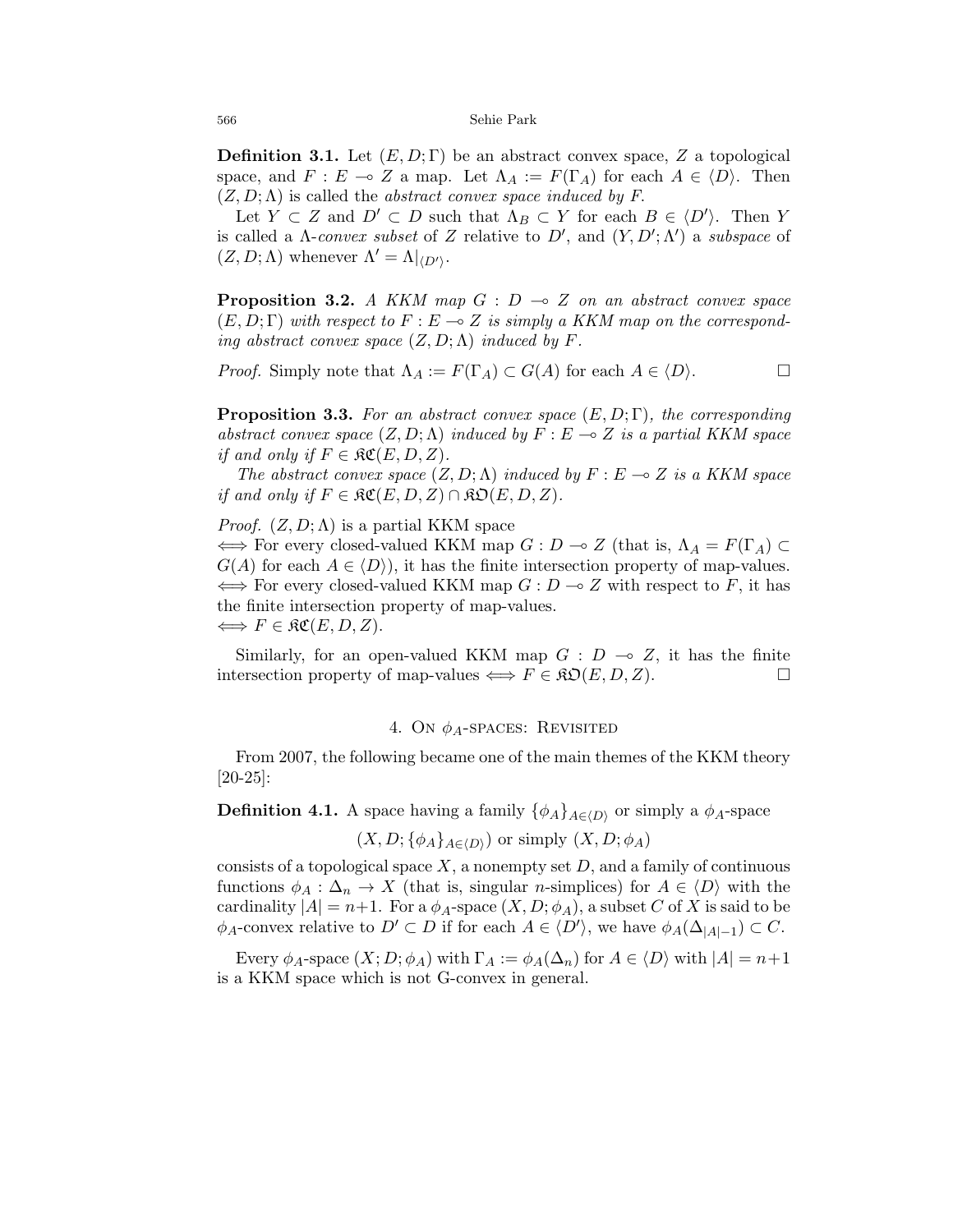If we put  $\Gamma_A := \phi_A(\Delta_n)$ , then any  $\phi_A$ -space becomes an abstract convex space. Moreover, by different methods,  $\phi_A$ -space can be made into a G-convex space; see [31].

**Example 4.2.** There are lots of examples of  $\phi_A$ -spaces; see [20, 21, 23-27] and the references therein. So, the KKM theory was extended to the study of KKM maps on  $\phi_A$ -spaces. Note that Khanh et al. studied  $\phi_A$ -spaces using the name of GFC-spaces; see [35].

**Definition 4.3.** For a  $\phi_A$ -space  $(X, D; \phi_A)$ , any map  $T : D \to X$  satisfying

 $\phi_A(\Delta_J) \subset T(J)$  for each  $A \in \langle D \rangle$  and  $J \in \langle A \rangle$ 

is called a KKM map.

This definition contains various previous particular ones.

**Proposition 4.4.** A KKM map  $T : D \multimap X$  on a  $\phi_A$ -space  $(X, D; \phi_A)$  is a KKM map on the corresponding abstract convex space  $(X, D; \Gamma)$  with  $\Gamma_A :=$  $\phi_A(\Delta_n)$  for all  $A \in \langle D \rangle$  with  $|A| = n + 1$ .

*Proof.* 1. From the definitions of a KKM map  $T: D \to X$  on  $(X, D; \phi_A)$  and  $\Gamma_A := \phi_A(\Delta_n)$ , we have

$$
\Gamma_A = \phi_A(\Delta_{|A|-1}) \subset T(A); \ \Gamma_J = \phi_J(\Delta_{|J|-1}) \subset T(J)
$$

for all  $A, J \in \langle D \rangle$ . This immediately implies T is a KKM on the abstract convex space  $(X, D; \Gamma)$ .

*Proof.* 2. Define  $\Gamma^T : \langle D \rangle \to X$  by  $\Gamma_A^T := T(A)$  for each  $A \in \langle D \rangle$ . Then  $(X, D; \Gamma^T)$  becomes an abstract convex space. Note that  $\Gamma_A \subset T(A)$  for each  $A \in \langle D \rangle$  and hence  $T : D \multimap X$  is a KKM map on the abstract convex space  $(X, D; \Gamma^T)$ .  $\Box$ 

**Proposition 4.5.** A KKM map  $T : D \to X$  on a  $\phi_A$ -space  $(X, D; \phi_A)$  is a KKM map on a new abstract convex space  $(X, D; \Gamma^T)$ .

*Proof.* Define  $\Gamma^T$  :  $\langle D \rangle \sim X$  by  $\Gamma_A^T := T(A)$  for each  $A \in \langle D \rangle$ . Then  $(X, D; \Gamma^T)$  becomes an abstract convex space. Note that  $\Gamma^T_A \subset T(A)$  for each  $A \in \langle D \rangle$  and hence  $T : D \multimap X$  is a KKM map on the abstract convex space  $(X, D; \Gamma^T)$ .  $\Box$ 

The following is a KKM theorem for  $\phi_A$ -spaces. The proof is just a simple modification of the corresponding previous one.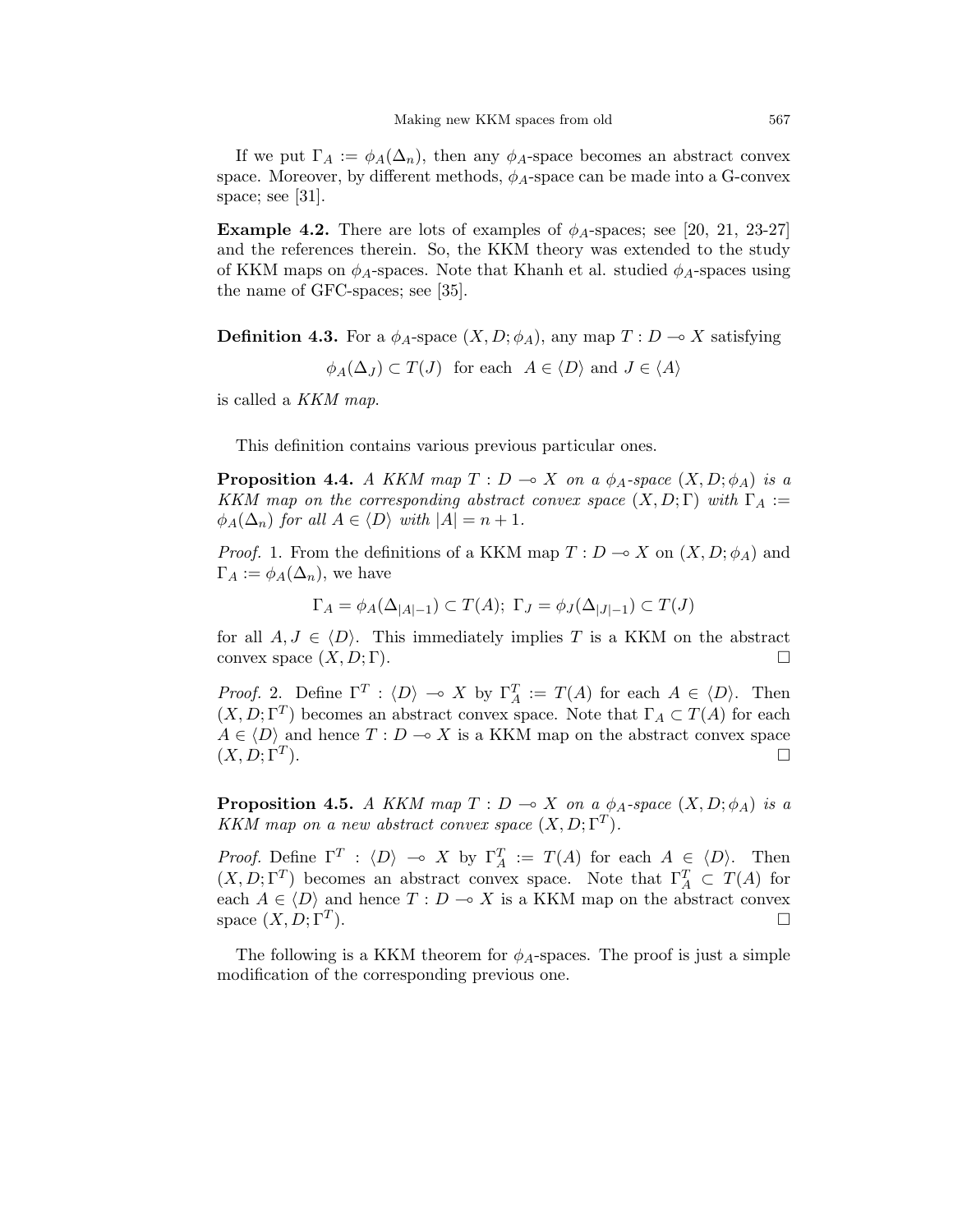**Theorem 4.6.** For a  $\phi_A$ -space  $(X, D; \phi_A)$ , let  $G : D \to X$  be a KKM map with closed values. Then  ${G(z)}_{z\in D}$  has the finite intersection property. (More precisely, for each  $A \in \langle D \rangle$  with  $|A| = n+1$ , we have  $\phi_A(\Delta_n) \cap \bigcap_{z \in A} G(z) \neq \emptyset$ .) Further, if

$$
\bigcap_{z \in M} G(z) \text{ is compact for some } M \in \langle D \rangle, \tag{*}
$$

then we have  $\bigcap_{z\in D} G(z)\neq \emptyset$ .

*Proof.* Let  $A = \{z_0, z_1, \ldots, z_n\} \in \langle D \rangle$ . Since  $G : D \multimap X$  is a KKM map, for each vertex  $e_i$  of  $\Delta_n$ , we have  $\phi_A(e_i) \subset G(z_i)$  for  $0 \leq i \leq n$ . Then  $e_i \mapsto \phi^{-1}G(z_i)$  is a closed valued map since  $\phi_A$  is continuous. Moreover,  $\Delta_k = \text{co}\{e_{i_0}, e_{i_1}, \dots, e_{i_k}\} \subset \bigcup_{j=0}^k \phi^{-1}G(z_{i_j})$  for each face  $\Delta_k$  of  $\Delta_n$ . Therefore, by the original KKM theorem,  $\Delta_n \supset \bigcap_{i=0}^{n} \phi^{-1}G(z_i) \neq \emptyset$  and hence  $\phi_A(\Delta_n) \cap$  $\bigcap_{z\in A} G(z) \neq \emptyset$ . The second conclusion is clear.

**Theorem 4.7.** For a  $\phi_A$ -space  $(X, D; \phi_A)$ , let  $G : D \to X$  be a KKM map with open values. Then  ${G(z)}_{z\in D}$  has the finite intersection property.

*Proof.* Let  $A = \{z_0, z_1, \ldots, z_n\} \in \langle D \rangle$ . Since  $G : D \to X$  be a KKM map, for each vertex  $e_i$  of  $\Delta_n$ , we have  $\phi_A(e_i) \subset G(z_i)$  for  $0 \leq i \leq n$ . Then  $e_i \mapsto \phi^{-1}G(z_i)$  is an open valued map since  $\phi_A$  is continuous. Moreover,  $\Delta_k = \text{co}\{e_{i_0}, e_{i_1}, \ldots, e_{i_k}\} \subset \bigcup_{j=0}^k \phi^{-1}G(z_{i_j})$  for each face  $\Delta_k$  of  $\Delta_n$ . Therefore, by the KKM theorem for open valued KKM maps,  $\Delta_n \supset \bigcap_{i=0}^n \phi^{-1}G(z_i) \neq \emptyset$ and hence  $\phi_A(\Delta_n) \cap \bigcap_{z \in A} G(z) \neq \emptyset$ .

**Corollary 4.8.** Every  $\phi_A$ -space is a KKM space.

The above proofs were given in [31]. However, we have another proofs by adopting our new method as follows:

*Proofs of Theorems 4.6, 4.7 and Corollary 4.8.* Let  $(X, D; \phi_A)$  be a  $\phi_A$ -space,  $G: D \longrightarrow X$  be a KKM map with closed (or open) values, and  $A \in \langle D \rangle$ . Then  $(\Delta_{|A|-1}, A; \text{co})$  is an abstract convex space where A can be regarded as the set of vertices of  $\Delta_{|A|-1}$ . Define a new abstract convex space  $(X, A; \Lambda)$  induced by  $\phi_A : \Delta_{|A|-1} \to X$  with  $\Lambda(J) := \phi_A(\Delta_{|J|-1})$  for each  $J \in \langle A \rangle$ , where  $\Delta_{|J|-1}$ is the face of  $\Delta_{|A|-1}$  corresponding to  $J \subset A$ . Since  $\phi_A$  is a continuous map, we know  $\phi_A \in \mathfrak{RC}(\Delta_{|A|-1}, A, X) \cap \mathfrak{RO}(\Delta_{|A|-1}, A, X)$  (see [16-18]). Therefore, by Proposition 3.3,  $(X, A; \Lambda)$  is a KKM space(Hence it satisfies Theorem A). Since  $G|_A$  is a KKM map, we have  $\bigcap_{y\in A} G(y) \neq \emptyset$ . This means  $(X, D; \phi_A)$  is a KKM space.  $\square$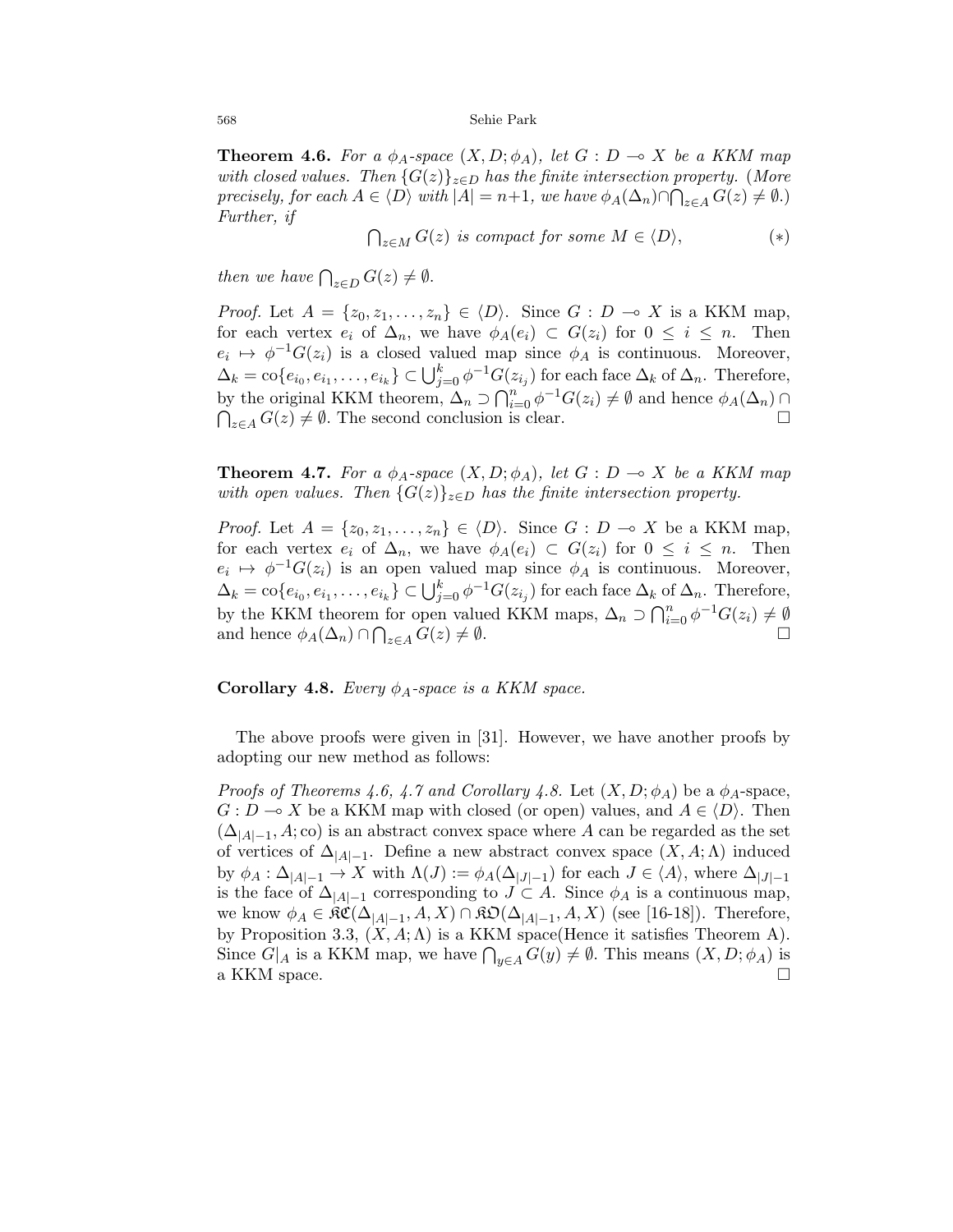### 5. GENERALIZATIONS OF  $\phi_A$ -SPACES

For topological spaces X and Y, a map  $F: X \to Y$  with nonempty values, and a subset  $B \subset Y$ , we define

$$
F^+(B) := \{ x \in X : F(x) \subset B \}, \quad F^-(B) := \{ x \in X : F(x) \cap B \neq \emptyset \}.
$$

We say that  $F$  is

- (i) upper semicontinuous (u.s.c.) iff  $F^{-}(C)$  is closed in X for each closed set  $C \subset Y$ , or  $F^+(O)$  is open in X for each open set  $O \subset Y$ ;
- (ii) lower semicontinuous (l.s.c.) iff  $F^{-}(O)$  is open in X for each open set  $O \subset Y$ , or  $F^+(C)$  is closed in X for each closed set  $C \subset Y$ ; and
- (iii) continuous (u.s.c.) iff it is u.s.c. and l.s.c.

In this section, we give another examples of (partial) KKM spaces extending  $\phi_A$ -spaces:

**Definition 5.1.** An abstract convex space  $(X, D; \Gamma)$  is called a  $\Psi^l$ -space [resp.  $\Psi^u$ -space] if, for each  $N \in \langle D \rangle$ , there exists a l.s.c. [resp. an u.s.c.] map  $F: \Delta_n \to X$  such that  $F(\Delta_J) \subset \Gamma(J)$  for all  $J \subset N = \{y_0, y_1, \ldots, y_n\}$ , where  $\Delta_J$  denotes the face of  $\Delta_n$  corresponding to  $J \subset N$ .

An abstract convex space  $(X, D; \Gamma)$  is called a  $\Psi$ -space if, for each  $N \in \langle D \rangle$ , there exists a continuous multimap  $F : \Delta_n \to X$  such that  $F(\Delta_J) \subset \Gamma(J)$  for all  $J \subset N$ .

A  $\Psi^l$ -space [resp.  $\Psi^u$ -space] can be denoted by  $(X, D; \Psi^l)$  [resp.  $(X, D; \Psi^u)$ ], and a  $\Psi$ -space by  $(X, D; \Psi)$ .

**Lemma 5.2.** Any  $(X, D; \Psi)$  is a  $\Psi^l$ -space [resp.  $\Psi^u$ -space].

**Example 5.3.** (1) Any  $\phi_A$ -space is a  $\Psi$ -space. Hence G-convex spaces are Ψ-spaces.

(2) A similar concept adopting u.s.c. maps with nonempty compact values instead of mere u.s.c. maps is called a pseudo H-space in [6]; see Section 6.

(3) In [3], the concept of  $\Psi^l$ -spaces are implicitly given without any practical examples.

**Lemma 5.4.** Let  $V = \{e^0, e^1, \ldots, e^n\}$ , X be a topological space, and  $(\Delta_n, V; \text{co})$ be the abstract convex space as in the original KKM theorem. Let  $G: V \rightarrow X$ be a closed [resp. an open] valued multimap. If G is a KKM map with respect to a l.s.c. [resp. an u.s.c.] map  $F : \Delta_n \multimap X$ , then  $\bigcap_{i=0}^n G(e^i) \neq \emptyset$ .

*Proof.* Since  $F(\Delta_J) \subset G(J)$  for each  $J \subset V$ , we have  $\Delta_J \subset F^+G(J)$  for each  $J \subset D$ . Then  $F^+G : V \to \Delta_n$  is a KKM map. Moreover, it is closed-valued [resp. open-valued] since  $F$  is l.s.c. [resp. u.s.c.]. Therefore, by the original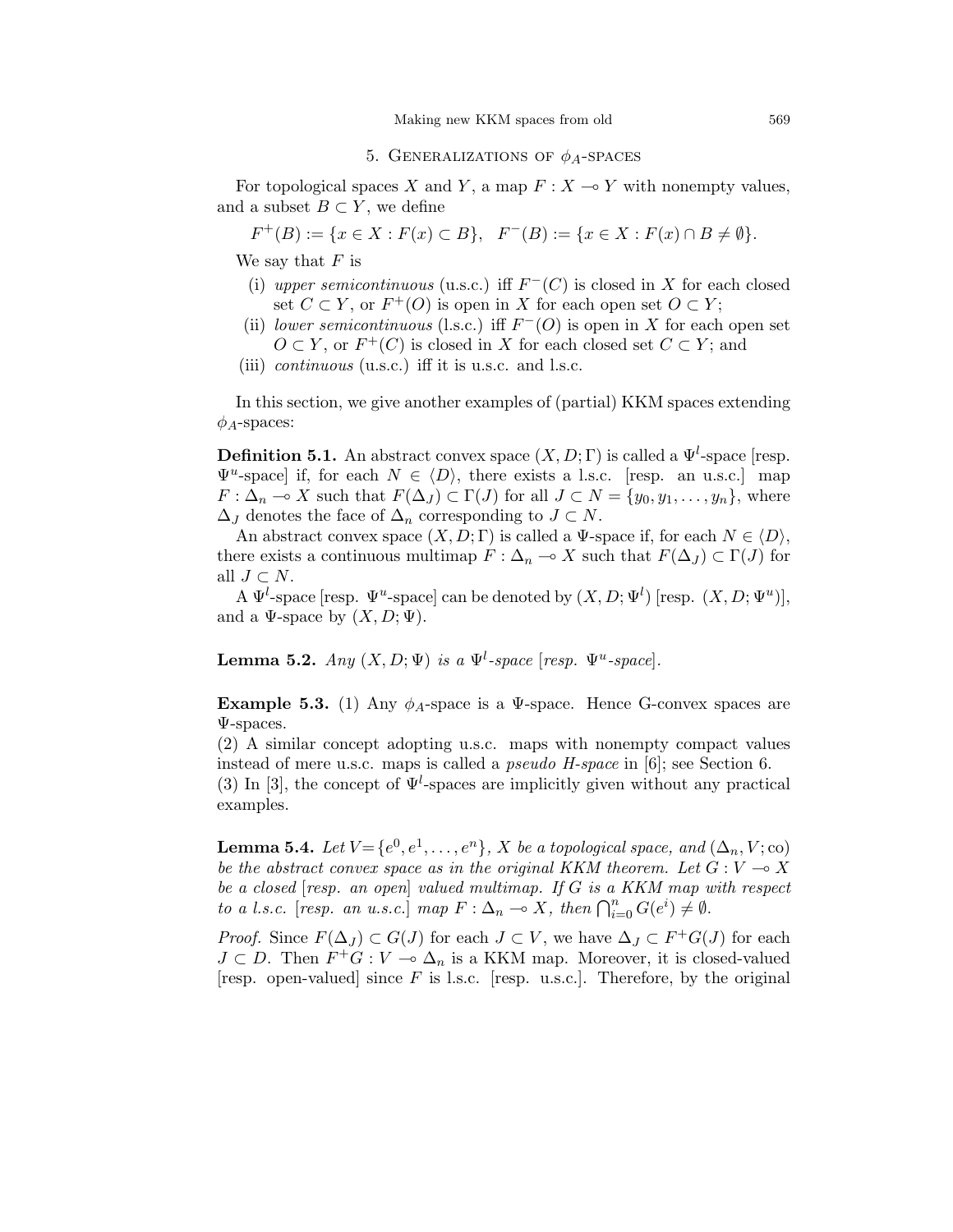KKM theorem, we have  $\bigcap_{i=0}^{n} F^+G(e^i) = F^+(\bigcap_{i=0}^{n} G(e^i)) \neq \emptyset$ . Consequently,  $\bigcap_{i=0}^n G(e^i)$  $)) \neq \emptyset.$ 

From this Lemma, we have the following:

**Theorem 5.5.** Let  $(X, D; \Gamma)$  be an abstract convex space and  $G: D \to X$  be a KKM map with closed [resp. open] values. If  $(X, D; \Gamma)$  is a  $\Psi^l$ -space [resp.  $\Psi^u$ -space, then  $\{G(y) : y \in D\}$  has the finite intersection property. Further if  $G(y)$  is compact for some  $y \in D$ , then  $\bigcap_{y \in D} G(y) \neq \emptyset$ .

*Proof.* Given  $N = \{y_0, y_1, \ldots, y_n\} \subset D$ , we prove  $\bigcap_{i=0}^n G(y_i) \neq \emptyset$ . Since G is a KKM map, we have

$$
\Gamma(J) \subset \bigcup_{y \in J} G(y), \ \ \forall \ J \subset N.
$$

Then there exists a l.s.c. [resp. an u.s.c.] map  $F : \Delta_n \to X$  such that

$$
F(\Delta_J) \subset \Gamma(J) \subset \bigcup_{y \in J} G(y), \ \ \forall \ J \subset N.
$$

From Lemma 5.4, it follows that  $\bigcap_{i=0}^n G(y_i) \neq \emptyset$ . The second part is clear.  $\Box$ 

From the definition of a KKM map of an abstract convex space, we can define the following:

**Definition 5.6.** For a  $\Psi^l$ -space  $(X, D; \Psi^l)$ , a map  $G: D \to X$  is called a KKM map if, for each  $N \in \langle D \rangle$ , there exists a l.s.c. map  $F : \Delta_n \multimap X$  such that  $F(\Delta_J) \subset \Gamma(J)$  for all  $J \subset N$ . For a  $\Psi^u$ -space, we can define a KKM map similarly.

**Remark 5.7.** A KKM map for a  $\Psi^l$ -space is called a *generalized L-KKM map* in [3], where it is said to contain the so-called generalized R-KKM maps. The author of  $[2]$  claimed as follows: "The class of generalized  $R$ -KKM mappings includes those classes of KKM mappings, H-KKM mappings, G-KKM mappings, generalized G-KKM mappings, generalized S-KKM mappings, GLKKM mappings and GMKKM mappings defined in topological vector spaces, H-spaces, G-convex spaces, G-H-spaces, L-convex spaces and hyperconvex metric spaces, respectively, as true subclasses."

**Proposition 5.8.** A KKM map  $G: D \to X$  on a  $\Psi^l$ -space  $(X, D; \Psi^l)$  is a KKM map on a new abstract convex space  $(X, D; \Gamma)$ .

Proof. Define  $\Gamma : \langle D \rangle \to X$  by  $\Gamma(A) := G(A)$  for each  $A \in \langle D \rangle$ . Then  $(X, D; \Gamma)$  becomes an abstract convex space. Note that  $\Gamma(A) \subset G(A)$  for each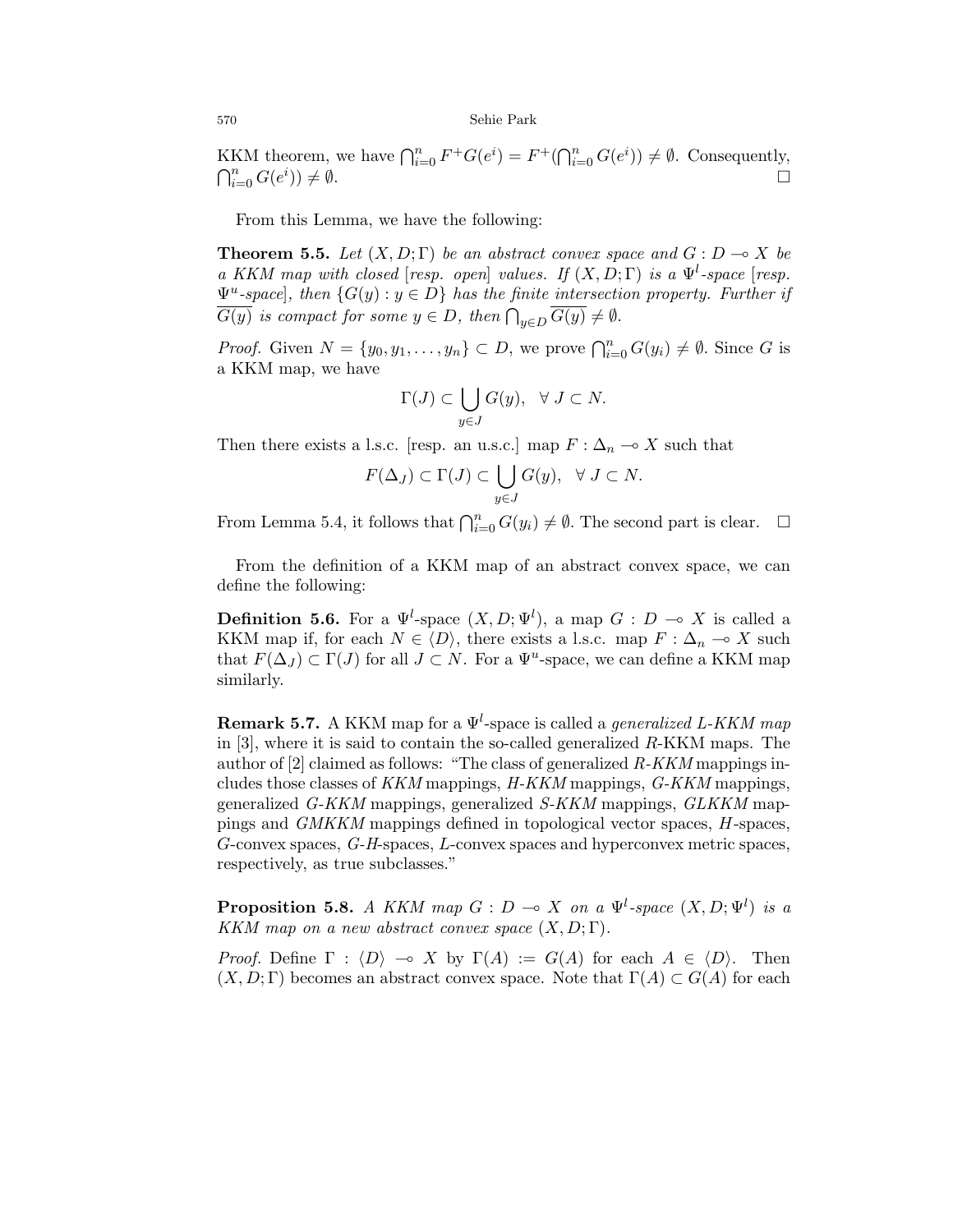$A \in \langle D \rangle$  and hence  $G : D \to X$  is a KKM map on the abstract convex space  $(X, D; \Gamma)$ .

Proposition 5.8 also holds for  $\Psi^u$ -spaces.

Now we have the following diagram:

$$
\phi_A\text{-space} \Longrightarrow \Psi\text{-space} \Longrightarrow \Psi^l\text{-space}
$$

KKM space  $\Longrightarrow$  Partial KKM space

In fact, we have the following:

**Corollary 5.9.** Every  $\Psi$ -space is a KKM space. Every  $\Phi^l_A$ -space is a partial KKM space.

#### 6. Some variants of abstract convex spaces

In this section, we collect some possible variants of abstract convex spaces or Ψ-spaces. Some of them may or may not have concrete examples at present.

6.1. Youness type E-convex spaces. In [37], a class of sets and a class of functions called E-convex sets and E-convex functions are introduced by relaxing the definitions of convex sets and convex functions. This kind of generalized convexity is based on the effect of an operator  $E$  on the sets and domain of definition of the functions. The optimality results for E-convex programming problems are established in [37].

**Definition 6.1.** ([37]) A set  $M \subset \mathbb{R}^n$  is said to be E-convex iff there is a map  $E: \mathbb{R}^n \to \mathbb{R}^n$  such that  $(1 - \lambda)E(x) + \lambda E(y) \in M$ , for each  $x, y \in M$  and  $0 < \lambda < 1$ .

There is an example of an E-convex set, which is not convex [37].

Example 6.2. An E-convex set is an example of an abstract convex space and hence can be applied the KKM theory.

In fact, let D be a subset of M. Then  $(M, D; \Gamma)$  is an abstract convex space, where  $\Gamma : \langle D \rangle \to M$  is defined by

$$
\Gamma\{x_0, x_1, \dots, x_n\} = \operatorname{co} E\{x_0, x_1, \dots, x_n\}
$$

$$
= \left\{\sum_{i=0}^n \lambda_i E(x_i) \; : \; 0 \le \lambda_i \le 1, \; \sum_{i=0}^n \lambda_i = 1\right\}
$$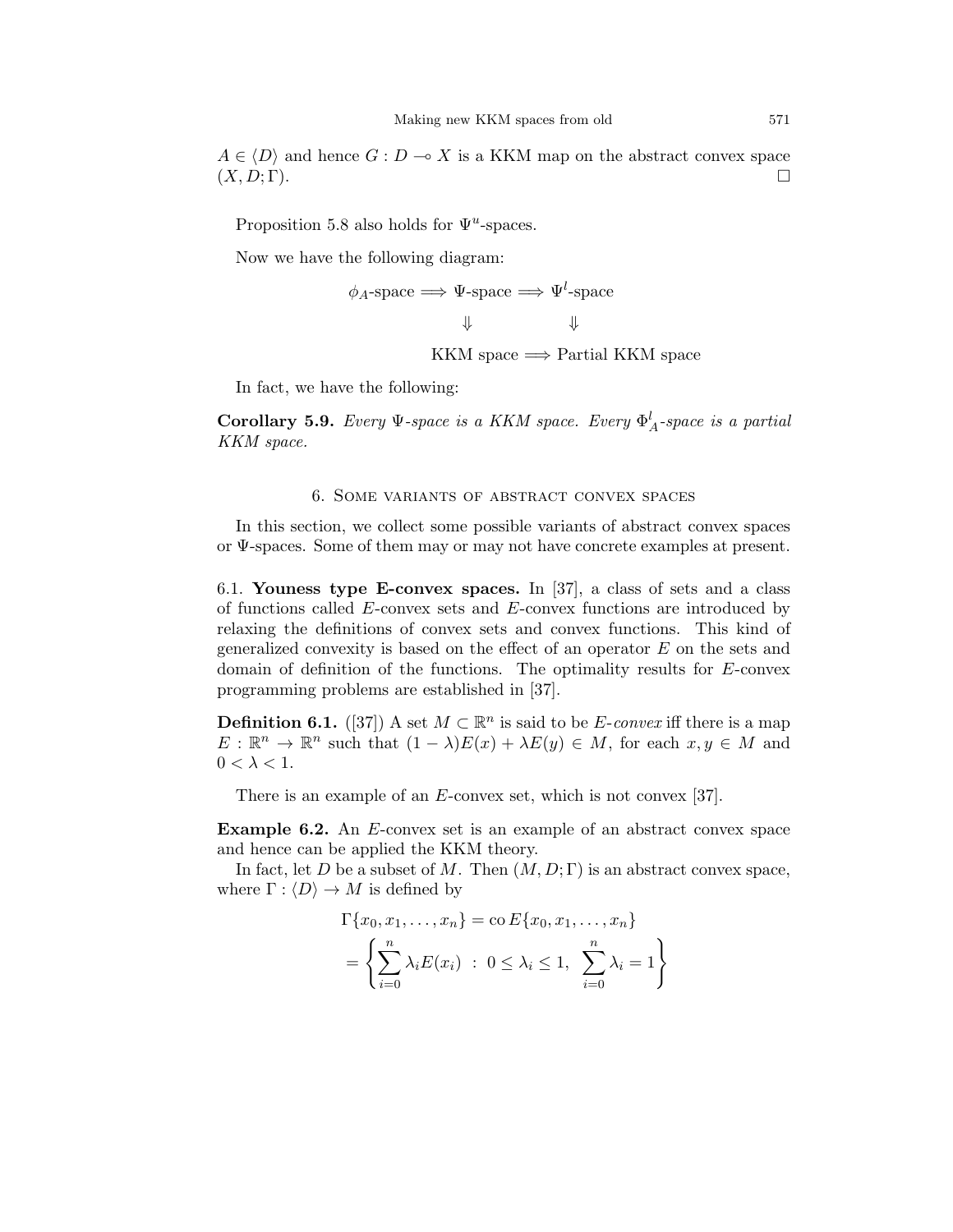for each  $\{x_0, x_1, \ldots, x_n\} \in \langle D \rangle$ . Hence, every E-convex set  $M \subset \mathbb{R}^n$  is an abstract convex space  $(M, M; \Gamma)$ . Moreover, it is an example of  $\phi_A$ -spaces or GFC-spaces and hence partially KKM spaces. Therefore, it satisfies so many results in the KKM theory as shown in [27] and many other articles.

More generally, we have the following way of making new abstract convex spaces from old:

**Definition 6.3.** Let  $(E, D; \Gamma)$  be an absolute convex space and let  $F: D \to D$ be a map. Then  $(E, D; \Gamma^F)$  is called an abstract F-convex space whenever

$$
\Gamma^F(A) := \text{co}_{\Gamma}(F(A)) \text{ for each } A \in \langle D \rangle.
$$

Note that this concept reduces to that of an abstract convex space whenever  $F = 1_D$ , the identity map on D.

6.2.  $\psi$ -space. We can consider a  $\psi_A$ -space  $(X, D; {\psi_A}_{A\in\langle D \rangle})$ , similar to a  $\phi_A$ -space, where  $\psi_A : [0,1]^n \to X$  is continuous for each  $A \in \langle D \rangle$  with  $|A| =$  $n + 1$ . Such types of spaces are given by Michael [9], Llinares [7], and Cain and Gonzáles [1]. For each  $n \geq 0$ , considering continuous functions  $g_n : \Delta_n \to$  $[0, 1]^n$  given by

$$
g_n: u = \sum_{i=0}^n \lambda_i(u)e_i \mapsto (\lambda_0(u), \cdots, \lambda_{n-1}(u))
$$

for  $u \in \Delta_n$  and by putting  $\phi_A := \psi_A g_n$ , a  $\psi_A$ -space becomes a  $\phi_A$ -space.

6.3. Lin-Yao's pseudo H-spaces. In 2003 [6], its authors introduced the following:

**Definition 6.4.** ([6]) Let X be a topological space, D be a nonempty set. The triple  $(X, D, q)$  is said to be a pseudo H-space if for each nonempty finite subset A of D, the restricted mapping  $q: \Delta_{|A|-1} \to 2^X$  is upper semicontinuous with nonempty compact values, where  $\Delta_{|A|-1}$  is an  $(|A|-1)$ -simplex with vertices  ${e_1, e_2, \ldots, e_{|A|}}.$  If  $D = X$ , the triple  $(X, D, q)$  is written by  $(X, q)$ .

Its authors incorrectly observed that a G-convex space  $(X, D; \Gamma)$  with  $|D|$  $\infty$  is an example of pseudo H-space and gave no other proper example. Therefore, they might obtain some statements on their spaces, but it seems to be not practical.

Now, by defining  $\Gamma_A := q(\Delta_{|A|-1})$  for each nonempty finite subset A of D, then  $(X, D, q)$  can be an abstract convex space  $(X, D; \Gamma)$ . Therefore the basic theorems in the recently developed abstract convex space theory can be applied.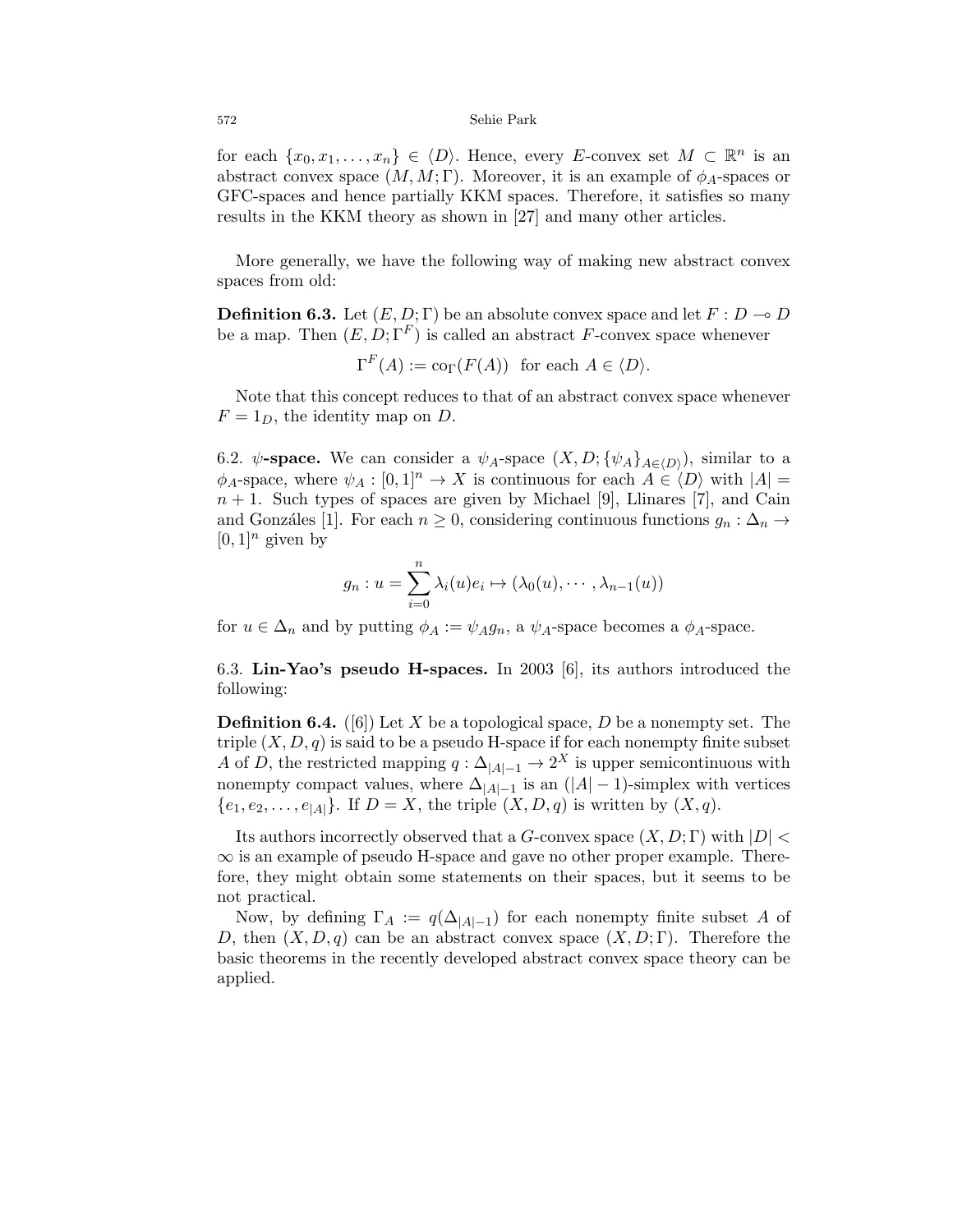Moreover, the following is given:

**Definition 6.5.** ([5]) Let  $(X, D, q)$  be a pseudo H-space. A mapping F:  $D \to 2^X$  is a q-map if for each nonempty finite subset A of D,  $q(\Delta_{|A|-1}) \subset$  $\bigcup_{x\in A} F(x)$  and  $q(\Delta_{|J|-1}) \subset \bigcup_{x\in J} F(x)$  for all nonempty finite subset J of A, where  $\Delta_{|J|-1}$  is the convex hull of  $\{e_{i_1}, e_{i_2}, \ldots, e_{i_{k+1}}\}$  if  $A = \{a_1, a_2, \ldots, a_{n+1}\},$  $J = \{a_{i_1}, a_{i_2}, \ldots, a_{i_{k+1}}\}.$ 

The authors of  $[5]$  then showed that, under a strong restriction, a q-map can be a KKM map and that  $1_X \in \mathfrak{RC}(X,X)$ . From this KKM theorem, they deduced routine intersection result, Fan-Browder type fixed point theorems, a selection theorem, a Ky Fan type minimax inequality, and an application to abstract economies. However, they fail to give any proper example of their space which is not a G-convex space.

Later, the authors of [6] incorrectly stated that if the map  $q$  is single-valued and we set  $\Gamma(A) = q(\Delta_{|A|-1})$  for each nonempty finite subset A of X, then  $(X, D, \Gamma)$  forms a G-convex space. Note also that their Example 1 can not be an example of their space.

6.4.  $\Psi^l$ -space of Fang et al. Our  $\Psi^l$ -spaces are motivated by Fang and Huang [3] as follows:

**Definition 6.6.** ([3], Definition 2.1.) Let X be a nonempty set and Y be a topological space. A set-valued mapping  $G: X \to 2^Y$  is called a generalized L-KKM mapping if, for any  $N = \{x_0, \ldots, x_n\} \in \langle X \rangle$  (where some elements in N may be same), there exists a lower semicontinuous mapping  $\varphi_N : \Delta_n \to 2^Y$ such that for each  $\{e_{i_0}, \ldots, e_{i_k}\} \subset \{e_0, \ldots, e_n\},\$ 

$$
\varphi_N(\Delta_k) \subset \bigcup_{j=0}^k G(x_{i_j}),
$$

where  $\Delta_k = co({e_{i_0}, \ldots, e_{i_k}}).$ 

All arguments in [3] are based on the following:

**Theorem 6.7.** ([3], Theorem 3.1.) Let X be a nonempty set, Y be a topological space, and  $G: X \to 2^Y$  be a generalized L-KKM mapping such that for each  $x \in X$  and  $N = \{x_0, \ldots, x_n\} \in \langle X \rangle$  (where some elements in N may be same),  $G(x) \cap \varphi_N(\Delta_n)$  is closed in  $\varphi_N(\Delta_n)$ , where  $\varphi_N : \Delta_n \to 2^Y$  is the lower semicontinuous mapping in touch with  $N$  in Definition 2.1. Then

$$
\varphi_N(\Delta_n) \cap \bigcap_{i=0}^n G(x_i) \neq \emptyset.
$$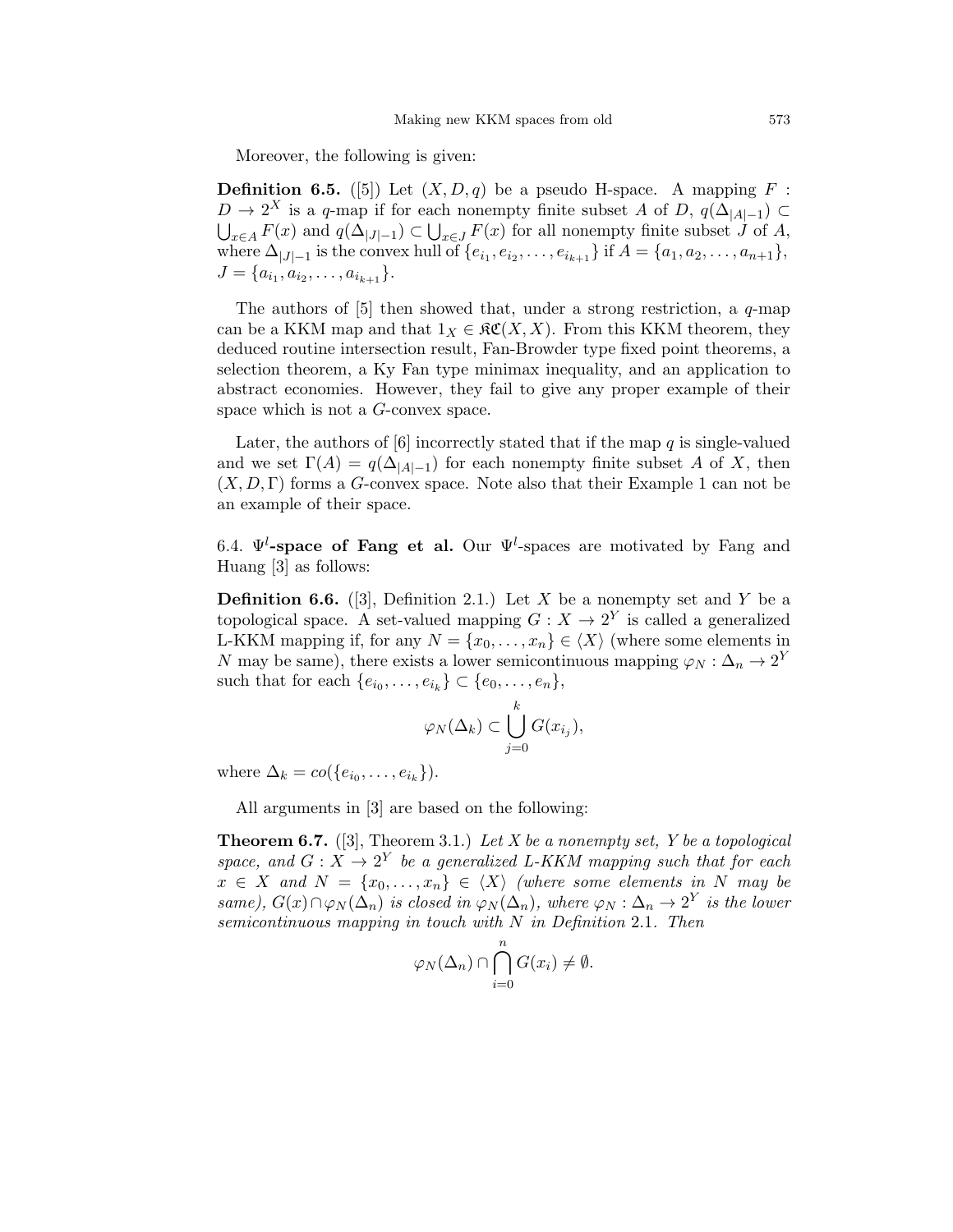This follows from Theorem 5.5 by putting  $G(x) \cap \varphi_N(\Delta_n)$  instead of  $G(x)$ .

## 6.5. FWC-spaces of Lu and Zhang. The following was introduced:

**Definition 6.8.** ([8], Definition 2.3.) A triple  $(Y, D; \varphi_N)$  is said to be a finite weakly convex space (shortly, an FWC-space) if  $Y$ ,  $D$  are two nonempty sets and for each  $N = \{u_0, \ldots, u_n\} \in \langle D \rangle$  where some elements in N may be same, there exists a set-valued mapping  $\varphi_N : \Delta_n \to 2^Y$  with nonempty values. When  $D \subset Y$ , the space is denoted by  $(Y \supset D; \varphi_N)$ . In case  $Y = D$ , let  $(Y; \varphi_N) := (Y, Y; \varphi_N).$ 

Its authors stated: "It is worthwhile noticing that  $Y$  and  $D$  in Definition 2.3 do not possess any linear, convex and topological structure and so the setvalued mapping  $\varphi_N$  has no continuity requirement. Even Y is a topological space, it is easy to see that convex subsets of topological vector spaces, Lassonde's convex spaces, H-spaces introduced by Horvath, G-convex spaces introduced by Park and Kim, L-convex spaces introduced by Ben-El-Mechaiekh et al., G-H-spaces introduced by Verma, pseudo H-spaces introduced by Lai et al., GFC-spaces due to Khanh et al., FC-spaces due to Ding, and many other topological spaces with abstract convex structure are all particular forms of FWC-spaces." For the references, see [8]. Here L-spaces are carelessly called L-convex spaces as many peoples do.

Recall that FC-spaces  $(Y; \varphi_N)$  due to Ding is a particular form of FWCspaces for topological spaces Y and continuous  $\varphi_N$ . According to the definitions of FC-spaces and FWC-spaces, for each  $N = \{u_0, \ldots, u_n\} \in \langle D \rangle$  where some elements in  $N$  may be same, there should be an infinite number of maps  $\varphi_N:\Delta_n\to 2^Y.$ 

Note that all of the preceding examples of FWC-spaces are known to be KKM spaces (that is, abstract convex spaces satisfying abstract form of the KKM theorem and its open-valued version); see Section 2.

For further comments on FWC-spaces, see [36].

### 7. Historical remarks

In 2006-09, we proposed new concepts of abstract convex spaces and the (partial) KKM spaces which are proper generalizations of G-convex spaces and adequate to establish the KKM theory; see [15, 22, 27] and the references therein. Some corrections of [27] were given in [32].

The partial KKM principle for an abstract convex space is an abstract form of the classical KKM theorem. A partial KKM space is an abstract convex space satisfying the partial KKM principle. A KKM space is an abstract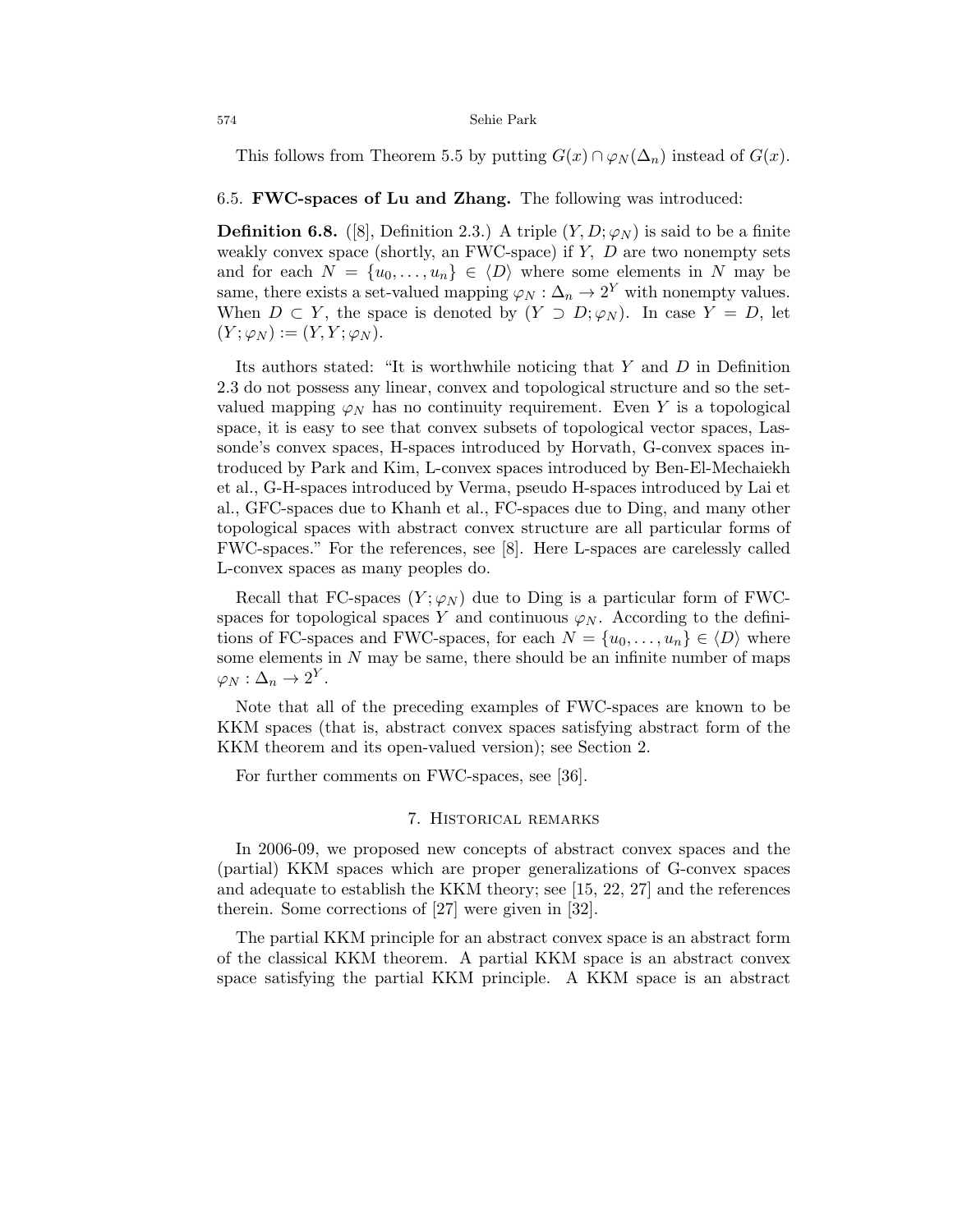convex space satisfying the partial KKM principle and its "open" version. Now the KKM theory becomes the study of spaces satisfying the partial KKM principle.

In our work [27], we clearly derive a sequence of a dozen statements which characterize the KKM spaces and equivalent formulations of the partial KKM principle. As their applications, we add more than a dozen statements including generalized formulations of von Neumann minimax theorem, von Neumann intersection lemma, the Nash equilibrium theorem, and the Fan type minimax inequalities for any KKM spaces. Consequently, [27] unifies and enlarges previously known several proper examples of such statements for particular types of KKM spaces.

For topologies of abstract convex spaces; see [13, 28].

Our study on abstract convex spaces is closely related to the fixed point theory of our better admissible class  $\mathfrak B$  of multimaps. The origin of the class of multimaps is given in [10, 11] as a generalization of the admissible class  $\mathfrak{A}_c^{\kappa}$ due to Park earlier. Later, for topological spaces  $X$  and  $Y$ , we defined the "better" admissible class  $\mathfrak{B}$  of maps from X into Y [14, 19, 33]. A number of authors imitated our definition, sometimes incorrectly.

#### **REFERENCES**

- [1] G.L. Cain Jr. and L. González, The Knaster-Kuratowski-Mazurkiewicz theorem and abstract convexities, J. Math. Anal. Appl., 338 (2008), 563–571.
- [2] X.P. Ding, New generalized R-KKM type theorems in general topological spaces and applications, Acta Math. Sinica, English Ser.,  $23(10)$  (2007), 1869–1880.
- [3] M. Fang and N.-j. Huang, Generalized L-KKM type theorems in topological spaces with an application, Comput. Math. Appl., 53 (2007), 1896–1903.
- [4] W. Kulpa and A. Szymanski, Some remarks on Park's abstract convex spaces, Top. Meth. Nonlinear Anal., 44(2) (2014), 369–379.
- [5] T.C. Lai, Y.C. Lin and J.C. Yao, Existence of equilibrium for abstract economics on pseudo H-space, Appl. Math. Lett., 17 (2004), 691–696.
- [6] Y.-C. Lin and J.-C. Yao, Fixed point theorems on the product pseudo H-spaces and applications, J. Nonlinear Convex Anal., 4 (2003), 381–388.
- [7] J.-V. Llinares, Unified treatment of the problem of existence of maximal elements in binary relations: a characterization, J. Math. Economics, 29 (1998), 285-302.
- [8] H. Lu and J. Zhang, A section theorem with applications to coincidence theorems and minimax inequalities in FWC-spaces, Comput. Math. Appl.,  $64$  (2012), 570–588.
- [9] E. Michael, Convex structures and continuous selections, Canad. J. Math., 11 (1959), 556–575.
- [10] S. Park, Coincidence theorems for the better admissible multimaps and their applications, Nonlinear Anal., 30(7) (1997), 4183–4191.
- [11] S. Park, A unified fixed point theory of multimaps on topological vector spaces, J. Korean Math. Soc., **35** (1998), 803–829. Corrections, ibid., **36** (1999), 829–832.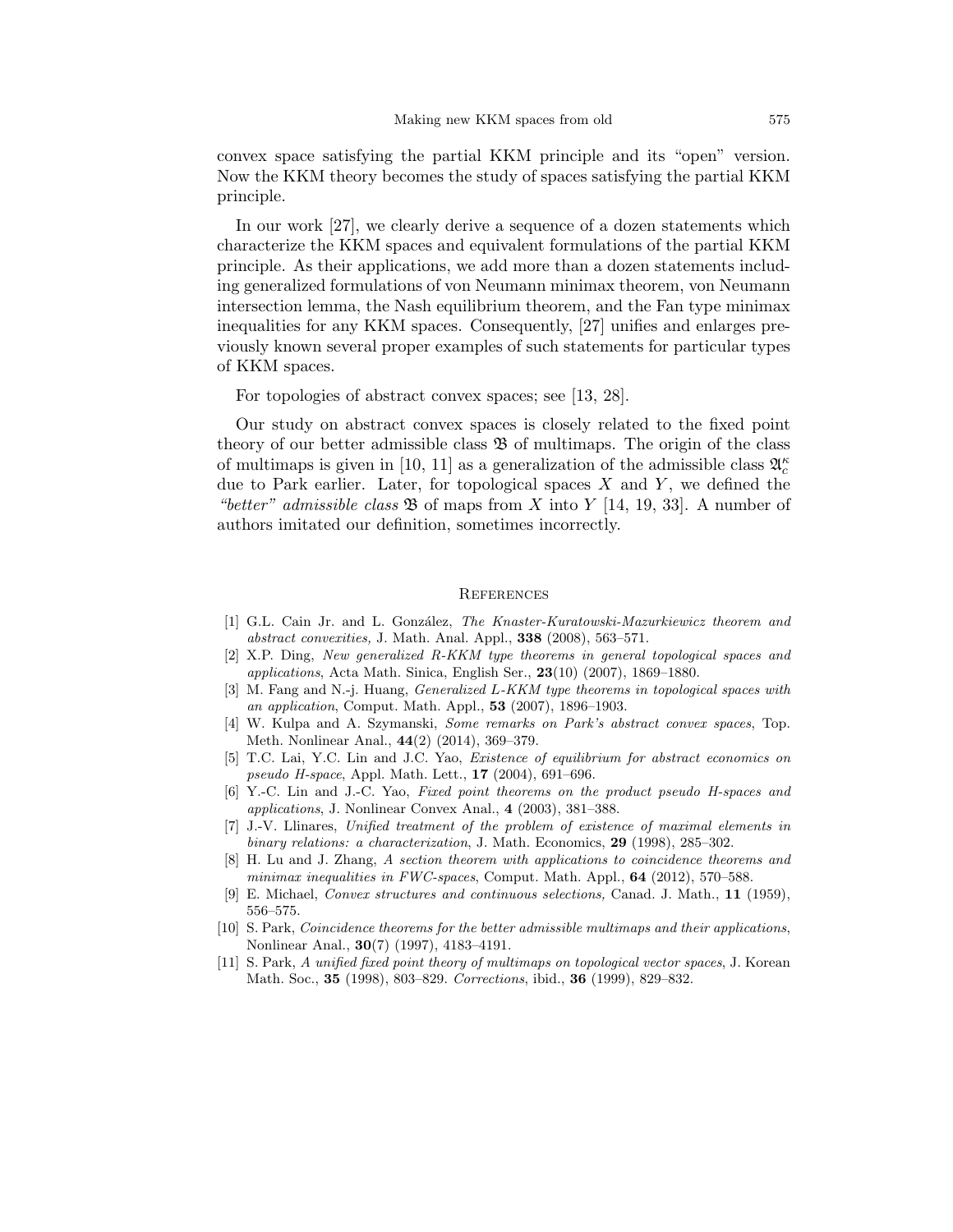- [12] S. Park, Ninety years of the Brouwer fixed point theorem, Vietnam J. Math., 27 (1999), 193–232.
- [13] S. Park, Remarks on topologies of generalized convex spaces, Nonlinear Funct. Anal. Appl., 5 (2000), 67–79.
- [14] S. Park, Fixed points of multimaps in the better admissible class, J. Nonlinear Convex Anal., 5 (2004), 369–377.
- [15] S. Park, On generalizations of the KKM principle on abstract convex spaces, Nonlinear Anal. Forum, 11 (2006), 67–77.
- [16] S. Park, Fixed point theorems on  $\Re\mathfrak{C}$ -maps in abstract convex spaces, Nonlinear Anal. Forum, 11(2) (2006), 117–127.
- [17] S. Park, Remarks on KC-maps and KO-maps in abstract convex spaces, Nonlinear Anal. Forum, 12(1) (2007), 29–40.
- [18] S. Park, Examples of KC-maps and KO-maps on abstract convex spaces, Soochow J. Math., 33(3) (2007), 477–486.
- [19] S. Park, Fixed point theorems for better admissible multimaps on almost convex sets, J. Math. Anal. Appl., 329 (2007), 690–702.
- [20] S. Park, Various subclasses of abstract convex spaces for the KKM theory, Proc. Nat. Inst. Math. Sci., 2(4) (2007), 35–47.
- [21] S. Park, Comments on some abstract convex spaces and the KKM maps, Nonlinear Anal. Forum, 12 (2007), 125–139.
- [22] S. Park, Elements of the KKM theory on abstract convex spaces, J. Korean Math. Soc., 45 (2008), 1–27.
- [23] S. Park, Comments on recent studies on abstract convex spaces, Nonlinear Anal. Forum, 13  $(2008)$ , 1–17.
- [24] S. Park, Comments on the KKM theory on  $\phi_A$ -spaces, PanAmerican Math. J., 18 (2008), 61–71.
- [25] S. Park, Remarks on fixed points, maximal elements, and equilibria of economies in abstract convex spaces, Taiwan. J. Math., 12 (2008), 1365–1383.
- [26] S. Park, Generalized convex spaces, L-spaces, and FC-spaces, J. Glob. Optim., 45(2) (2009), 203–210.
- [27] S. Park, The KKM principle in abstract convex spaces: Equivalent formulations and applications, Nonlinear Anal., 73 (2010), 1028–1042.
- [28] S. Park, Remarks on some basic concepts in the KKM theory, Nonlinear Anal., 74 (2011), 2439–2447.
- [29] S. Park, A genesis of general KKM theorems for abstract convex spaces, J. Nonlinear Anal. Optim., 2 (2011), 133–146.
- [30] S. Park, Remarks on certain coercivity in general KKM theorems, Nonlinear Anal. Forum, 16 (2011), 1–10.
- [31] S. Park, Abstract convex spaces, KKM spaces and  $\phi_A$ -spaces, Nonlinear Anal. Forum, 17 (2012), 1–10.
- [32] S. Park, Review of recent studies on the KKM theory, II, Nonlinear Funct. Anal. Appl., 19(1) (2014), 145–157.
- [33] S. Park, Applications of multimap classes in abstract convex spaces, J. Nat. Acad. Sci., ROK, Nat. Sci. Ser., 51(2) (2012), 1–27.
- [34] S. Park, A genesis of general KKM theorems for abstract convex spaces: Revisited, J. Nonlinear Anal. Optim., 4(2) (2013), 127–132.
- [35] S. Park, A review of the KKM theory on  $\phi_A$ -spaces or GFC-spaces, Advances in Fixed Point Theory, 3(2) (2013), 353–382.